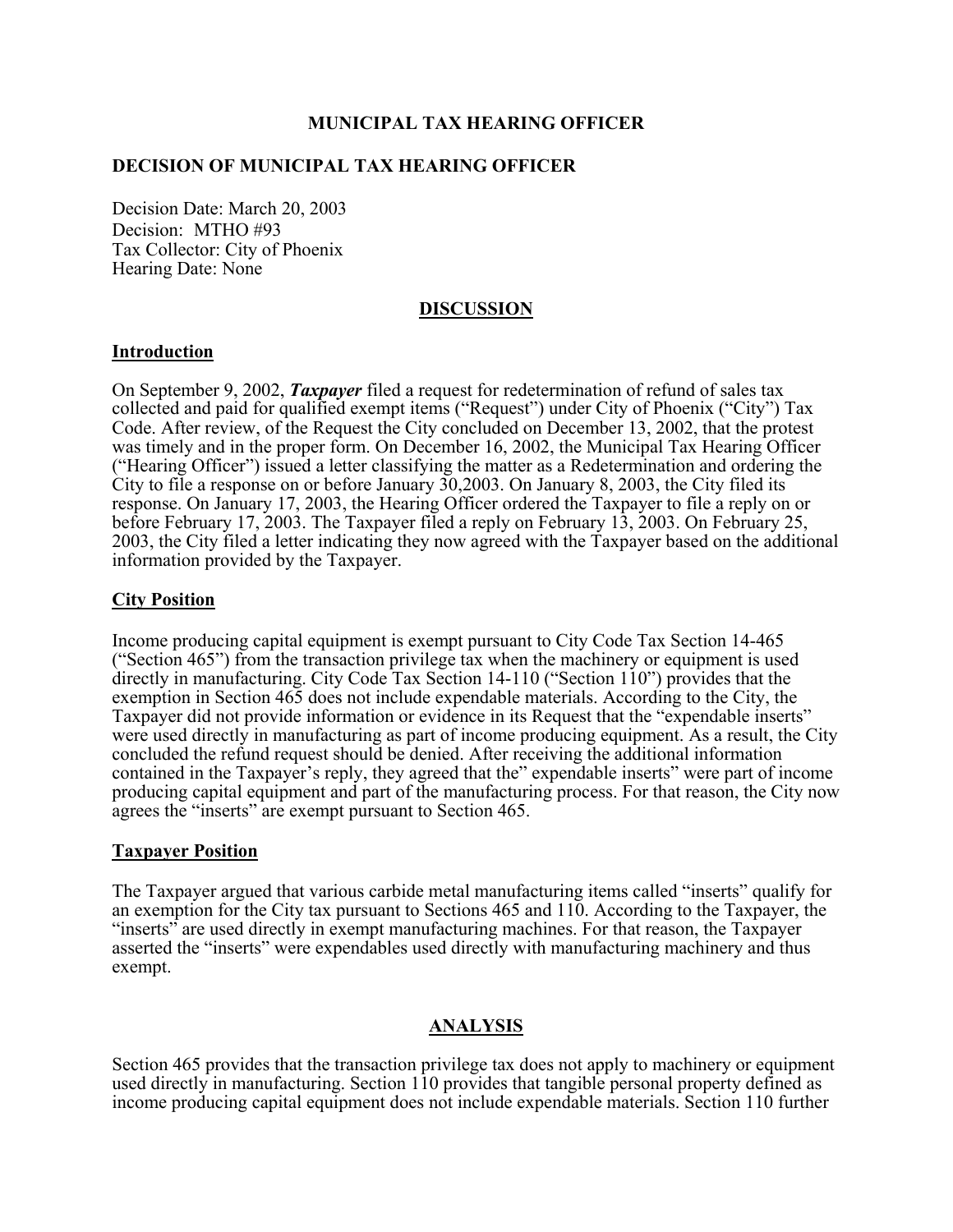provides that expendable materials do not include expendables that are used directly in exempt manufacturing machines. Since both the Taxpayer and City agree that the "inserts" are used directly in exempt manufacturing machines, the "inserts" are exempt from the City tax pursuant to Sections 110 and 465. The Taxpayer's request for a refund should be granted:

# **FINDINGS OF FACT**

- 1. On September 9,2002, the Taxpayer filed a Request.
- 2. After review of the Request, the City concluded on December 13, 2002 that the protest was timely and in the proper form.
- 3. On December 16, 2002, the Hearing Officer issued a letter classifying the matter as a Redetermination and ordering the City to file a response on or before January 30, 2003.
- 4. On January 8, 2003, the City filed its response.
- 5. On January 17, 2003, the Hearing Officer ordered the Taxpayer to file any reply on or before February 17, 2003.
- 6. The Taxpayer filed a reply on February 13, 2003.
- 7. On February 25, 2003, the City filed a letter indicating they now agreed with the Taxpayer based on the additional information provided by the Taxpayer.
- 8. The "inserts" are expendable materials.
- 9. The "inserts" are used directly in exempt manufacturing machines.

# **CONCLUSIONS OF LAW**

- 1. Pursuant to ARS Section 42-6056, the Municipal Tax Hearing Officer is to hear all reviews of petitions for hearing or redetermination under the Model City Tax Code.
- 2. Section 465 provides that the transaction privilege tax does not apply to machinery or equipment used directly in manufacturing.
- 3. Section 110 provides that tangible personal property defined as income producing capital equipment does not include expendables.
- 4. Section 110 further provides that expendable materials do not include expendables that are used directly in exempt manufacturing machines.
- 5. "Inserts" are used directly in exempt manufacturing machines and thus exempt pursuant to Section 465.
- 6. The Taxpayer's protest should be granted.